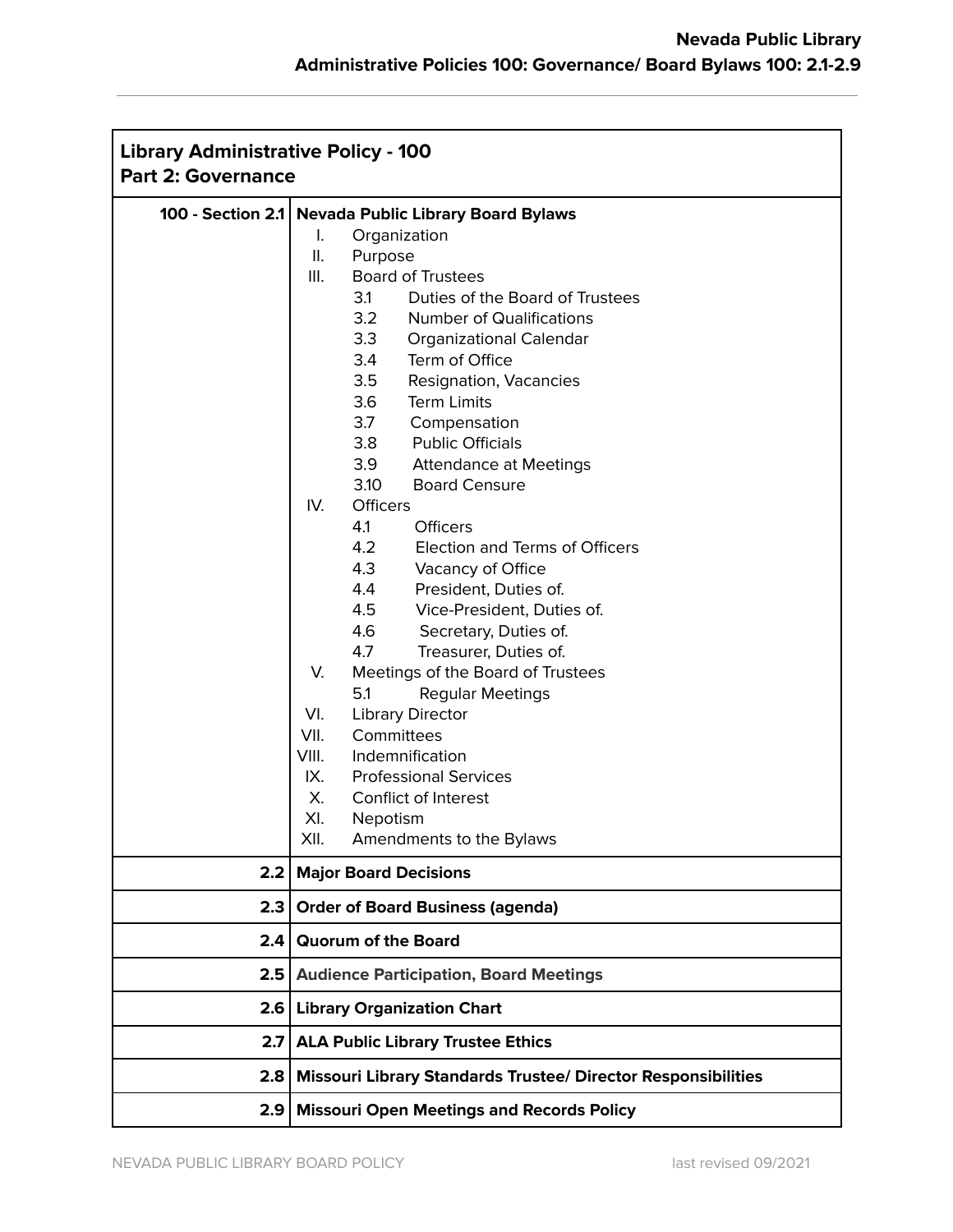# **100: 2.1 By-laws of Board of Trustees**

#### Article I **Organization**

The Nevada Public Library began its organizational process in 1898. Seventeen ladies met in the Mitchell Hotel and elected Mrs. Rose Kimball as the first President. Books were collected in a house-to-house canvass and donations from private collections also came in. The library was located in the Duck Block at the northeast corner of the intersection of Washington and Cherry. In 1908, the library was moved to the new courthouse but soon became too crowded and negotiations began with the Andrew Carnegie Foundation in 1912 for a building.

The Nevada Public Library was formally established in 1917. The new library building was erected with the aid of a grant from the Carnegie Foundation for \$17,500.00. The city provided the site at Austin and Ash and established a continuing tax allotment for its support.

Over time, the library outgrew the Carnegie building. The building at Ash and Walnut was given to the library by the Finis M. Moss Charitable Trust. Remodeling was paid for by private donations from individuals and businesses and a matching grant from the Moss Trust. The current library building opened on May 12, 1997, at 218 W Walnut St.

# Article II

#### Purpose

The purpose of the Nevada Public Library is to provide library services to the residents of Nevada, Missouri, and to provide access to the library to residents in the surrounding area.

The Board of Trustees shall represent the Library both to the people and the governing officials. The primary responsibility of the Board is to establish Library policy. Members of the Board of Trustees shall represent the entire library district and have their responsibilities fixed by Chapter 182 of the Revised Statutes of the State of Missouri, and other applicable laws. Such statutes shall serve as a basis for establishing policies that reflect the needs of the Library District and provide efficient, effective and informative services.

#### Article III Board of Trustees

# **Section 3.1** Duties of the Board of Trustees.

The Board of Trustees shall: (1) Determine the policy of the Library District and develop the highest possible degree of operating efficiency. (2) Select and appoint a competent Director. (3) Advise in the preparation of the budget, approve it, and make sure that adequate funds are provided to finance the approved budget. (4) Through the Director, supervise and maintain buildings and grounds, as well as regularly review various physical and building needs to see that they meet the requirements of the total Library program. (5) Study and support legislation that will bring about the greatest good to the greatest number of library users. (6) Cooperate with other public officials and boards and maintain vital public records. (7) Suggest to the appointive body a list of eligible individuals from the library district to fill vacancies on the Board.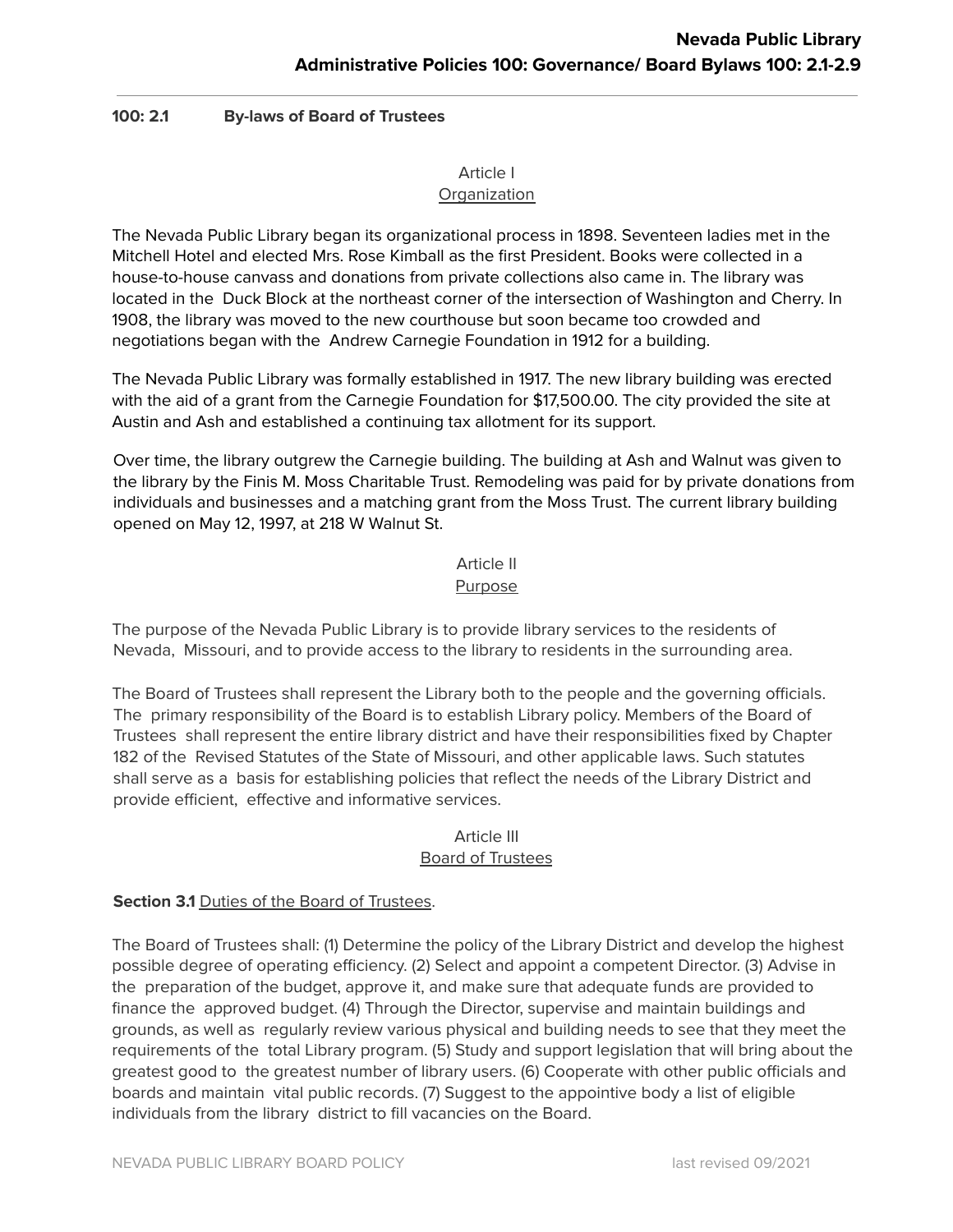#### **Section 3.2** Number of Qualifications.

The Board of Trustees of the Library District shall be composed of nine (9) members. Two of whom may be residents of Vernon County, but not residents of the city of Nevada.

All appointees shall be residents of Vernon County.

#### **Section 3.3** Organizational Calendar.

The fiscal year of the Library District shall be from July 1 to June 30 of each year.

The Board year shall be from July 1 to June 30 of each year.

#### **Section 3.4** Term of Office.

A Full Term of Office shall be a period of three (3) years. Terms of Office shall be staggered such that no more than three (3) Terms of Office shall expire in any given year. When possible, Trustees shall be appointed for a Full Term of Office. Appointments for a vacancy in an unexpired term of Office shall be made only for the unexpired portion of that Term.

When possible all Full Term Appointments and Partial Term Appointments of Office shall coincide with the Board year such that new appointments will begin on July 1 of the Board Year. Expiring appointments shall end on June 30 of the Board Year.

#### **Section 3.5** Resignations. Vacancies.

Any Resignation or Vacancy which occurs in the unexpired term of a Trustee shall be filled by appointment by the Mayor of the City of Nevada.

A Letter of Resignation shall be sent, by the resigning Trustee, to the President of the Board, with a copy to the Director of the Library. Upon receipt of a Letter of Resignation, the President or Secretary shall immediately cause the Mayor to be notified of the Vacancy and request that the Mayor appoint a Trustee to fill the unexpired portion of the Term. Notification of the Vacancy may be delegated to the Director of the Library.

#### **Section 3.6** Term Limits.

No Trustee shall serve more than three (3) full Term appointments. Trustees shall be expected to resign from the Board at the completion of this Term Limit.

In the absence of an announced appointment by the Mayor, Trustees shall be expected to maintain the duties of their appointment until such time when a successor is appointed and qualified.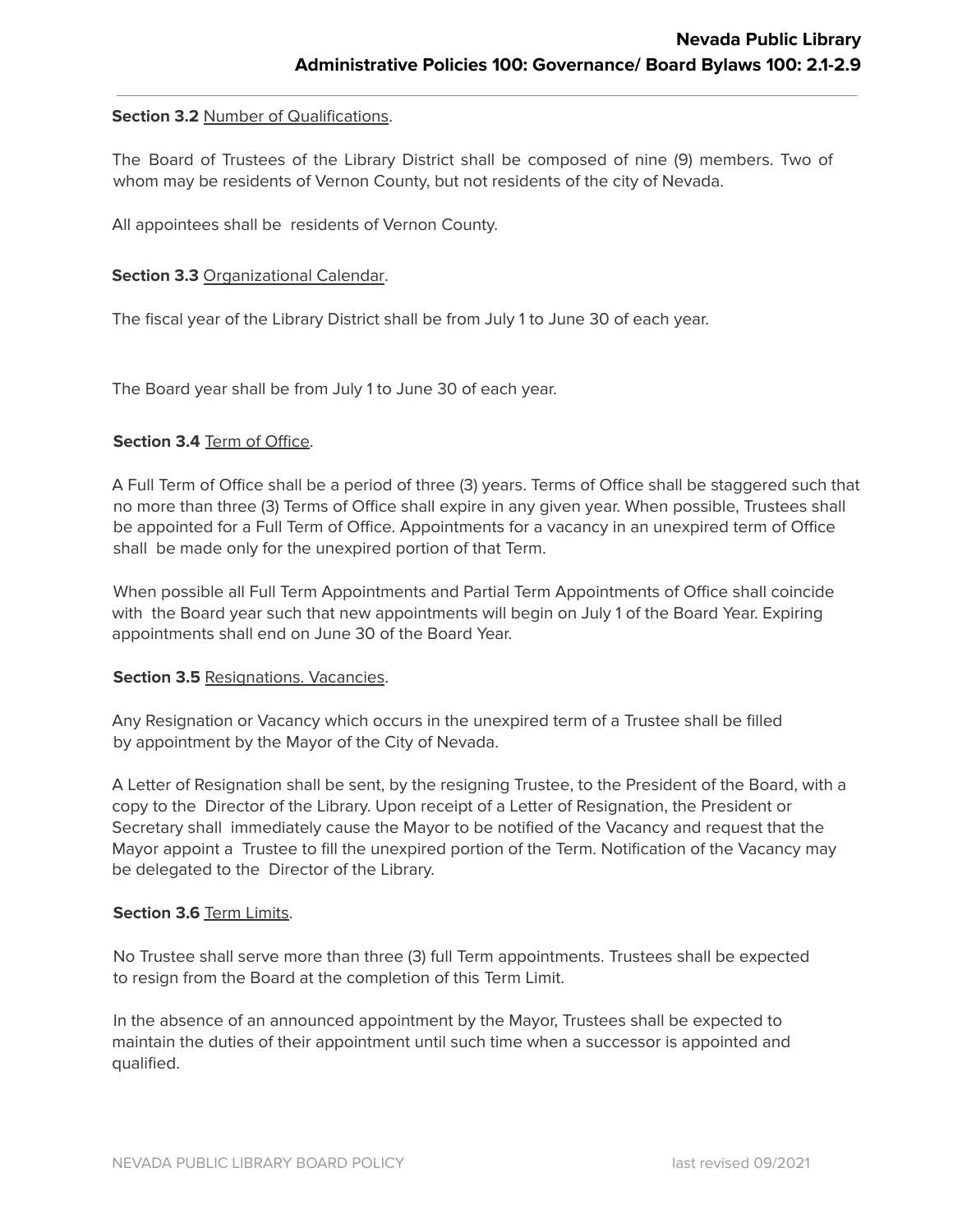#### **Section 3.7** Compensation.

Members of the Board of Trustees will be volunteers and serve without financial consideration from the Library District. All travel, meals, subsistence to attend Board meetings, shall be at the sole expense of the individual Members.

#### **Section 3.8** Public Officials.

For the purpose of ensuring effective and responsible governance of the Library District, the members of the Board of Trustees shall be considered to be Public Officials, not employees. All Board discussions concerning any member of the Board of Trustees shall be conducted in compliance with Chapter 610 of the Revised Statutes of the State of Missouri (Sunshine Law), and other applicable laws governing public meetings.

#### **Section 3.9** Attendance at Meetings.

Members of the Board of Trustees are expected to attend meetings of the Board. The Board of Trustees may request the resignation of any member who has been absent for three (3) consecutive

Board meetings or four (4) meetings during a twelve (12) month period. Board members are expected to inform the Library Director when they are unable to attend a meeting.

#### **Section 3.10** Board Censure.

In the event of misconduct or neglect of duty by any member of the Board of Trustees, the Board may publicly reprimand a fellow Trustee through a vote of Censure.

A Motion of Censure may be brought to the Board of Trustees at any time and by any member of the Board of Trustees during a Regular or Special Meeting of the Board of Trustees. A Motion of Censure may only be passed by an affirmative vote of no less than two-thirds (2/3) of the Board of Trustees.

Upon approval of a Motion of Censure, the President or Secretary shall in a timely manner cause the appointing authority to be notified of the Board Censure. Said notification shall state the reason for the Censure and ask the appointing body to address the issue of misconduct or neglect of duty cited by the Board of Trustees.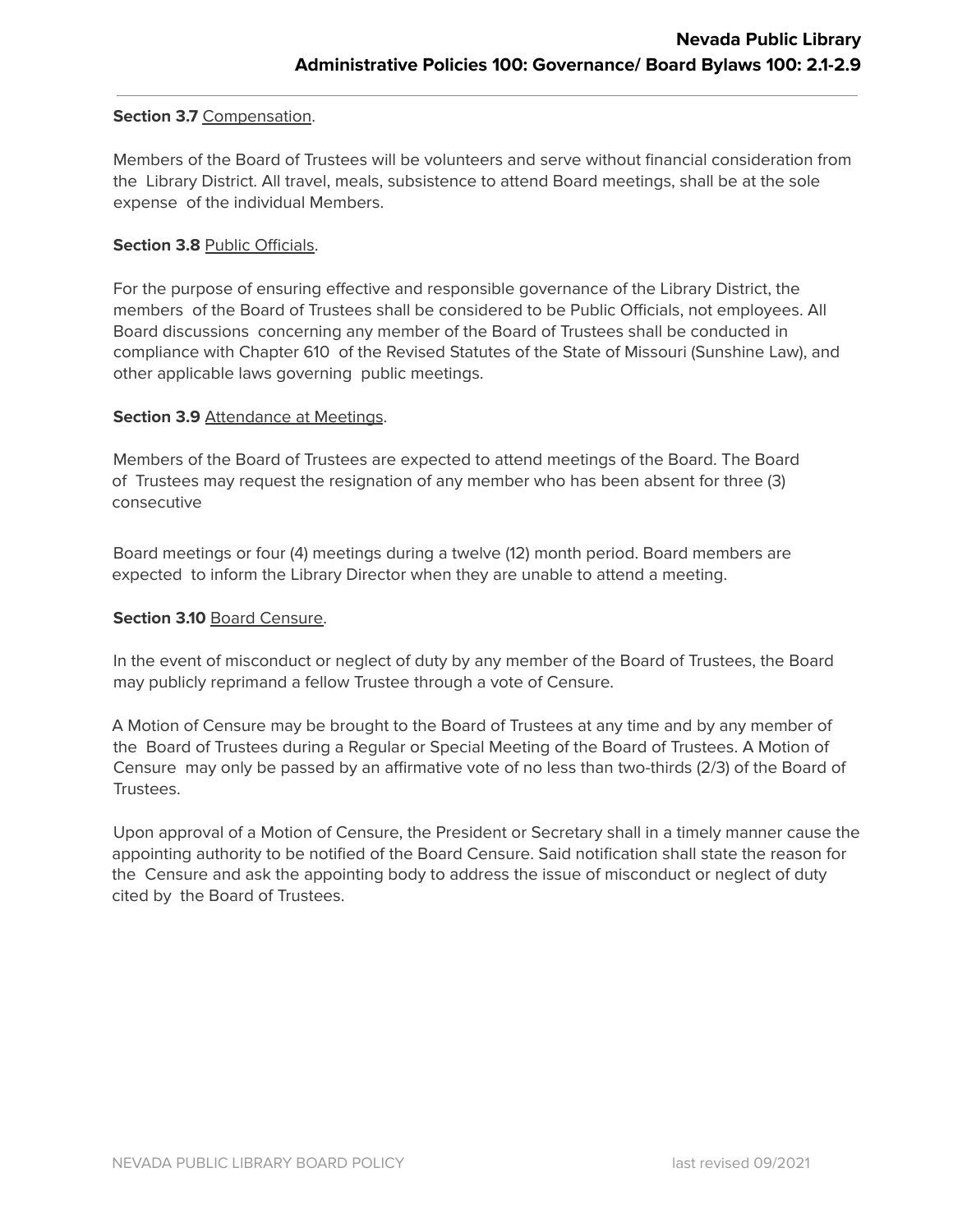# Article IV **OFFICERS**

# **Section 4.1** Officers.

The Officers of the Board shall be a President, a Vice-President, a Secretary and a Treasurer.

# **Section 4.2** Election and Terms of Officers.

The officers so designated shall be elected a the regular June meeting of the Board, or as soon thereafter as the Board shall otherwise provide, and upon being so duly elected shall hold office for a term of two (2) years or until their successor be elected. If any officer resigns, is not reappointed by the appointing authority, or becomes so incapacitated to be unable to serve and perform the duties of the office, the Board shall at its next regular meeting elect a successor from other members of the Board to serve for the unexpired term of office.

# **Section 4.3** Vacancy in Office.

Any vacancy occurring in any of the Offices of the Board of Trustees shall be filled by nomination and election at the next regular meeting of the Board. Any person elected to Office to fill such vacancy shall hold Office until the next regular Election of Officers.

# **Section 4.4** President. Duties of.

It shall be the duty of the President to preside at all meetings of the Board of Trustees and to appoint all Committees not otherwise provided for. The President shall perform all duties provided by law. The President shall be the chief executive of the Library Board and, in general, do all things customarily provided by said Office, and shall be an ex-officio member of all committees of the Board.

# **Section 4.5** Vice-President. Duties of.

In case of absence, inability or refusal to act, of the President, the duties of that Office, as above provided, shall devolve upon the Vice-President. In case a vacancy occurs in the Office of the President, then, in such an event, the Vice-President shall perform all functions of the President until a successor for the unexpired term is elected.

# **Section 4.6** Secretary. Duties of.

In case of absence, inability or refusal to act of the President or Vice-President, then, in such event, the duties of that office, as above provided, shall devolve upon the Secretary. The Secretary shall be responsible for all official correspondence of the Board of Trustees and shall cause a permanent record of the proceedings of the Board to be kept. The Secretary shall be responsible for the oversight of all policy of the Library governing public meetings and access to public records and to perform such other duties as, from time to time, the Board may direct.

The Board of Trustees may delegate such duties as may be desired, and as may be approved by the Board to a Recording Secretary. The Recording Secretary may or may not be an employee of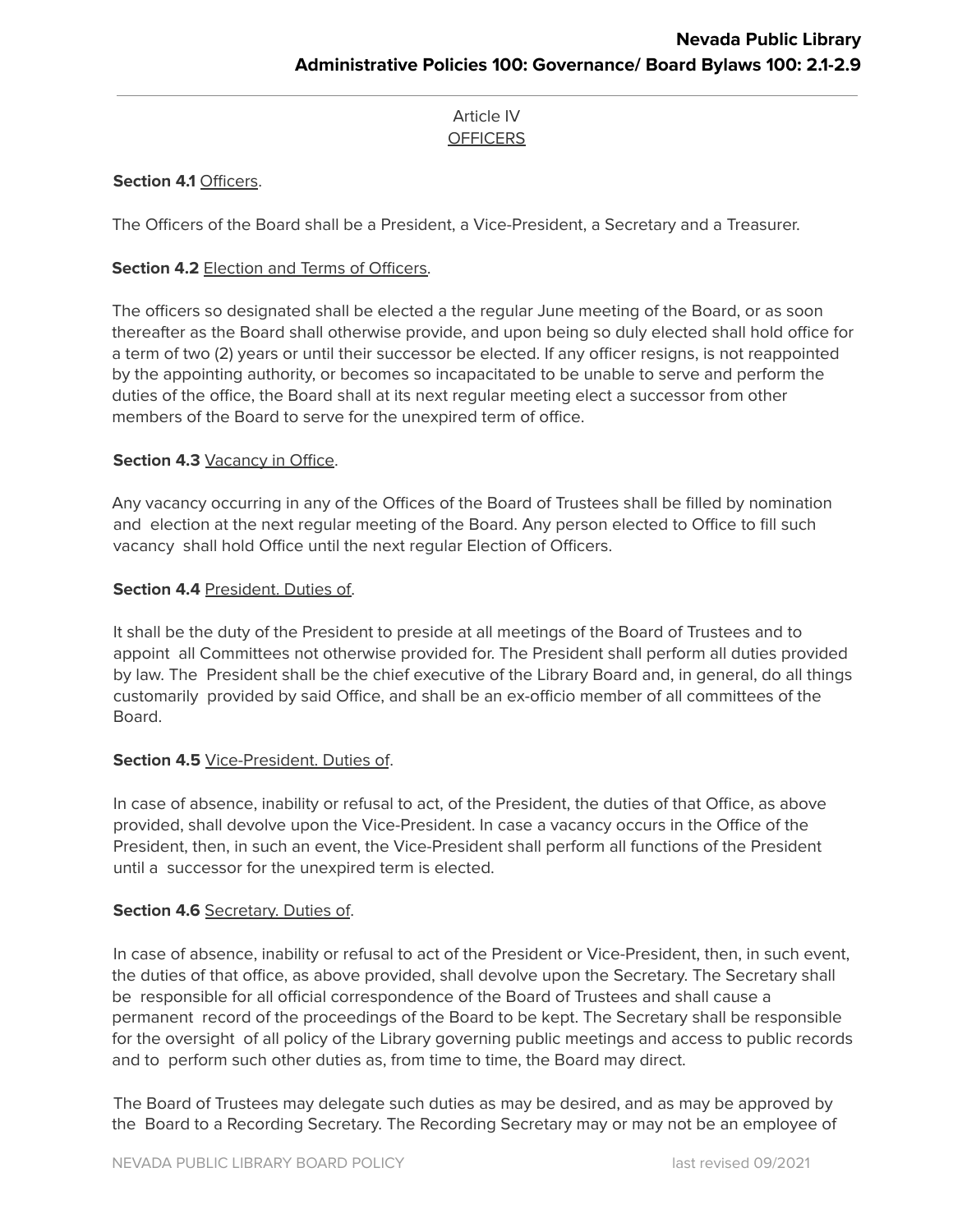the Library, but in performing such duties shall be considered within the direct employ of the Board, and shall serve at its pleasure. Such delegation shall in no way, however, relieve the Secretary from responsibility for the performance of statutory duties.

# **Section 4.7** Treasurer. Duties of.

In case of absence, inability or refusal to act of the President, Vice-President or Secretary, then, in such event, the duties of that office, as above provided, shall devolve upon the Treasurer. The Treasurer shall be responsible for the oversight of all financial policy pertaining to the Library District. In addition, the Treasurer shall ensure that positions on the Board or with the administration of the Library that deal with funds shall be sufficiently bonded, at the cost of the Library to protect the Library's financial interests.

The Treasurer shall delegate normal supervision of financial duties to the Director of the Library District, who shall present to the Board, at its regular meetings, a complete financial report.

# Article V Meetings of the Board of Trustees

# **Section 5.1** Regular Meetings.

The regular meetings of the Board of Trustees shall be held at the library at 218 W. Walnut on the fourth Thursday of each month at 5:15 p.m. unless otherwise scheduled.

# **Section 5.2** Notice of Meetings.

Notice of regular meetings shall be emailed or delivered, to every member of the Board of Trustees at least three (3) days before the date of said meeting. Meeting notices shall also be publicly posted, in accordance with the Revised Statutes of the State of Missouri, in District buildings in which direct services are provided to the public.

# **Section 5.3** Special Meetings.

The President of the Board may, or at the request of three (3) members of the Board of Trustees, call a special meeting of said Board, stating the object of said meeting. Trustees shall be given a minimum of twenty-four (24) hours prior notice of any such special meeting unless good cause justifies a departure from this requisite, in which case such good cause shall be stated in the minutes of the meeting. No business shall be transacted at said special meeting except as stated in the call thereof, without the unanimous consent of all members of the Board of Trustees.

All special meetings must be held with a minimum of twenty-four (24) hours public notice and at a place reasonably accessible to the public, unless good cause justifies departure for these requisites, in which case such good cause shall be stated in the minutes of the meeting.

# **Section 5.4** Executive Session/Meeting.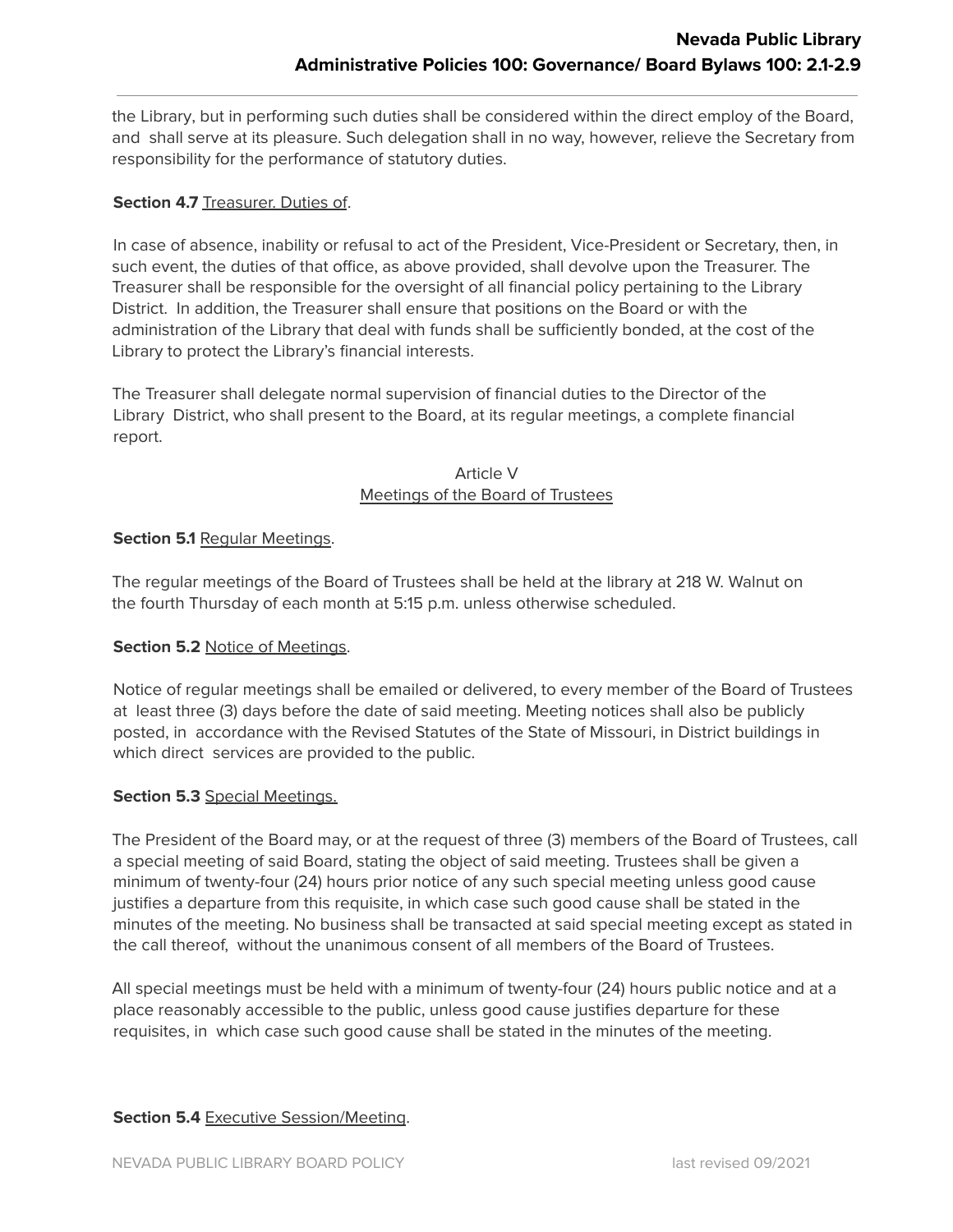Executive Session/Meeting may be called by the President or at the request of three (3) members of the Board of Trustees. Only those items as defined by Chapter 610 of the Revised Statutes of the State of Missouri (Sunshine Law), and other applicable laws governing public meetings may be discussed during an Executive Session/Meeting.

# **Section 5.5** Quorum.

A simple majority of the current appointed Board shall constitute a quorum for the transaction of business at all meetings of the Board of Trustees. In the event that a quorum shall not be present, a majority of those present may adjourn said meeting, once the time and place of the next meeting is established. No other notices of such adjournment shall be required.

#### **Section 5.6** Public Records.

All minutes of the Nevada Public Library Board shall be considered open records except those protected under applicable Statutes of the State of Missouri. Minutes shall be made available to the public upon approval by the Board of Trustees.

#### **Section 5.7** Parliamentary Law.

In all matters of procedures not specifically covered herein, the Board shall be guided by the rule of reason. The Trustees, through a simple majority, may require that meetings be conducted according to Robert's Rule of Order.

# Article VI

# Library Director

#### **Section 6.1** Director and Library Staff. Employment and Compensation.

The Board of Trustees shall retain powers of hiring, evaluating, remunerating and disciplining the Director of the Library District under general personnel policies as established by the Board (references to the supervisor or Director in these policies shall be constructed as meaning the Board as a whole). Annual evaluations of the Director shall be conducted by the Board of Trustees.

#### **Section 6.2** Director and Library Staff. Duties of:

The Director shall be the Executive Officer of the Board and Administrative Officer of the Library and shall serve at the pleasure of the Board of Trustees.

The Director shall be held responsible to the Municipal Library District for the care of the buildings and the equipment, for interviewing and hiring of new personnel, for the direction of staff members, for dismissal of staff when necessary, for the efficiency of the Library's service, and for the operation of the Library under the financial conditions set forth in the annual budget.

The Director shall attend all Board meetings except those at which his or her appointment or salary is to be discussed or decided. The Director will make an annual report to the Board of Trustees stating the condition of the Library and its services. As a Public Record, the report shall be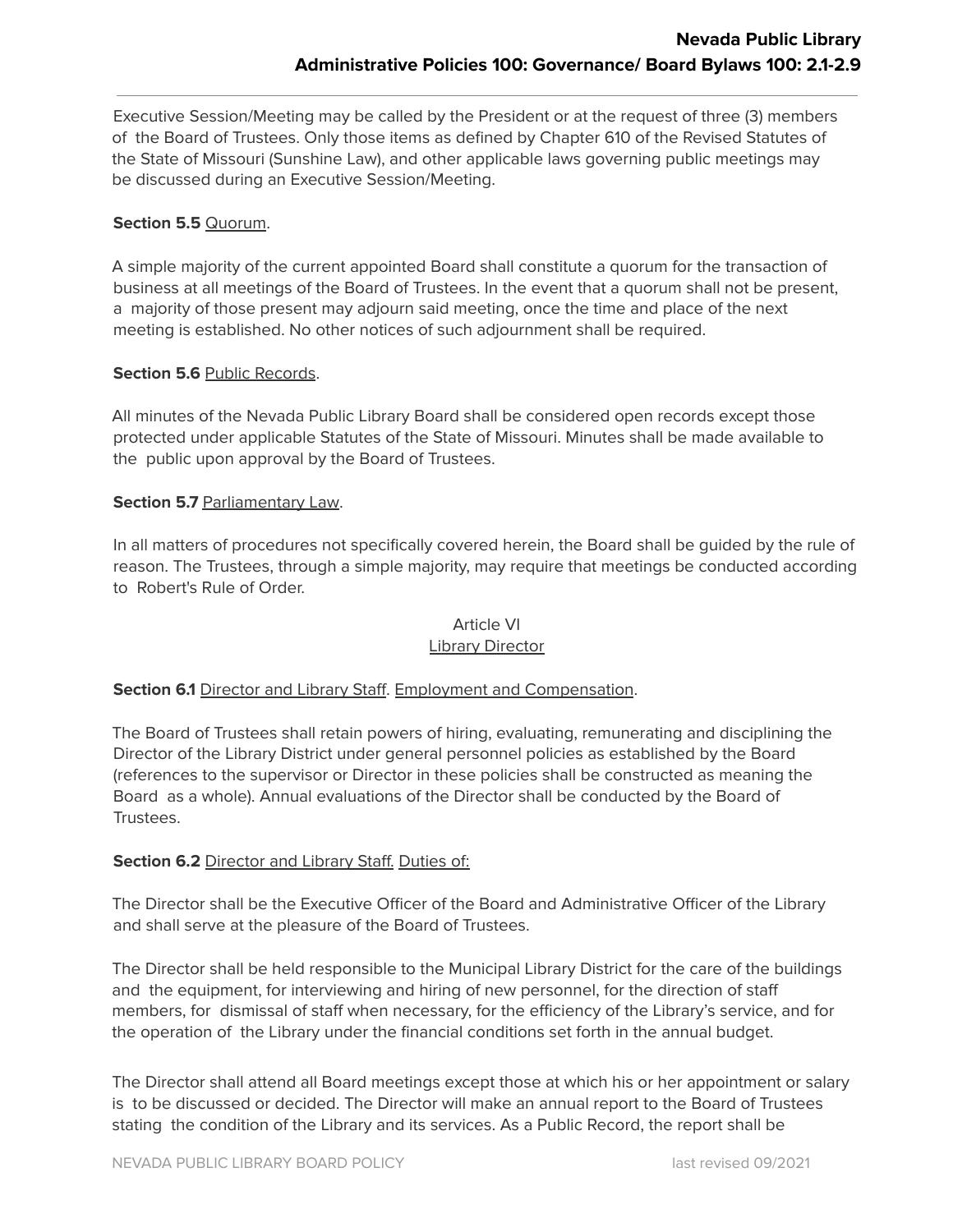submitted to the Mayor of the City of Nevada and to the Missouri State Library by the Board of Trustees of the Library District.

#### Article VII **Committees**

#### **Section 7.1** Committees.

The following standing committees shall be appointed by the President:

Budget and Finance Committee

Materials Committee

Building and Grounds Committee

Each committee shall consist of a Chairman and at least two other members of the Library Board. The President of the Board and the Director of the Library shall be ex-officio members of all standing committees.

Special committees may be appointed by the President upon instruction of the Board or as indicated by special needs. Such committees shall serve until the completion of the work for which they were created, or until they are terminated by action of the Board.

# Article VIII Indemnification

The Nevada Public Library will defend, indemnify and hold harmless any one or all of the Trustees of the Library for any mistake of judgment or other action taken in good faith by the Trustees in performance of their statutory duties, unless resulting from willful negligence or bad faith. The foregoing right of indemnification shall be in addition to, and not exclusive of, all other rights to which such Trustee may be entitled.

The Board of Trustees, at its discretion, may authorize the purchase of a policy or policies of insurance against liability, by the Board, and its employees to indemnify any person pursuant to this By-law, which shall contain such terms and conditions as the Board may deem appropriate to the extent and in the manner permitted by law.

# Article IX Professional Services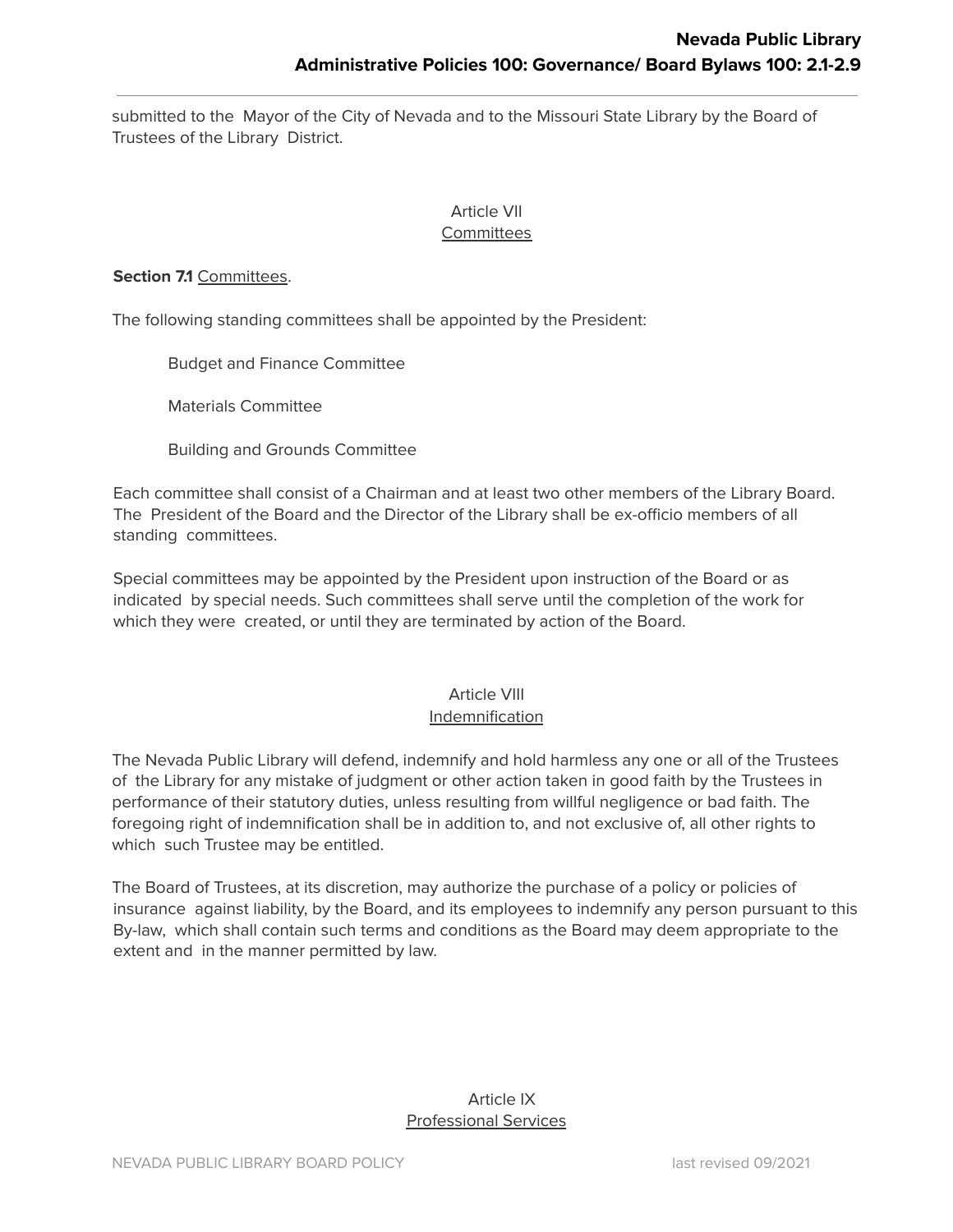The Board may, at its discretion, authorize a qualified attorney-at-law to represent the Board of Trustees in legal matters.

An audit of all accounts of the Library District shall be made at least every five years. An annual financial review will be prepared by a certified public accounting firm appointed by the Board of Trustees and shall be a public document. The Board may vote to have an audit of financial records performed annually (in June) if desired.

#### Article X Conflict of Interest

The Board of Trustees shall adopt and annually review a Conflict of Interest Policy. The purpose of the policy shall be to protect the Library District's interest when it contemplates entering into a transaction or arrangement that might benefit the private interest of a member of the Board of Trustees, or Director of the Library, or might result in a possible excess benefit transaction.

# Article XI

# Nepotism

No person shall be employed by the Board of Library Trustees or by the Director who is related within the third degree by blood or marriage to any Trustee of the Board.

# Article XII Amendments of By-laws

These By-laws may be amended at any regular meeting of the Library Board by unanimous vote of the Board. In the absence of a unanimous vote, such amendments shall be considered passed and in force if carried by a two-thirds majority at the next regular meeting of the Board, providing a quorum is present, and all Board members are advised in writing of the action to be taken at least two weeks prior to the next meeting.

# **100: 2.2 Major Board Decisions**

The Board of Trustees may declare agenda items to be Major Board Decisions. Major Board decisions shall require **a minimum twenty-day** study period before enactment. Any changes to NEVADA PUBLIC LIBRARY BOARD POLICY last revised 09/2021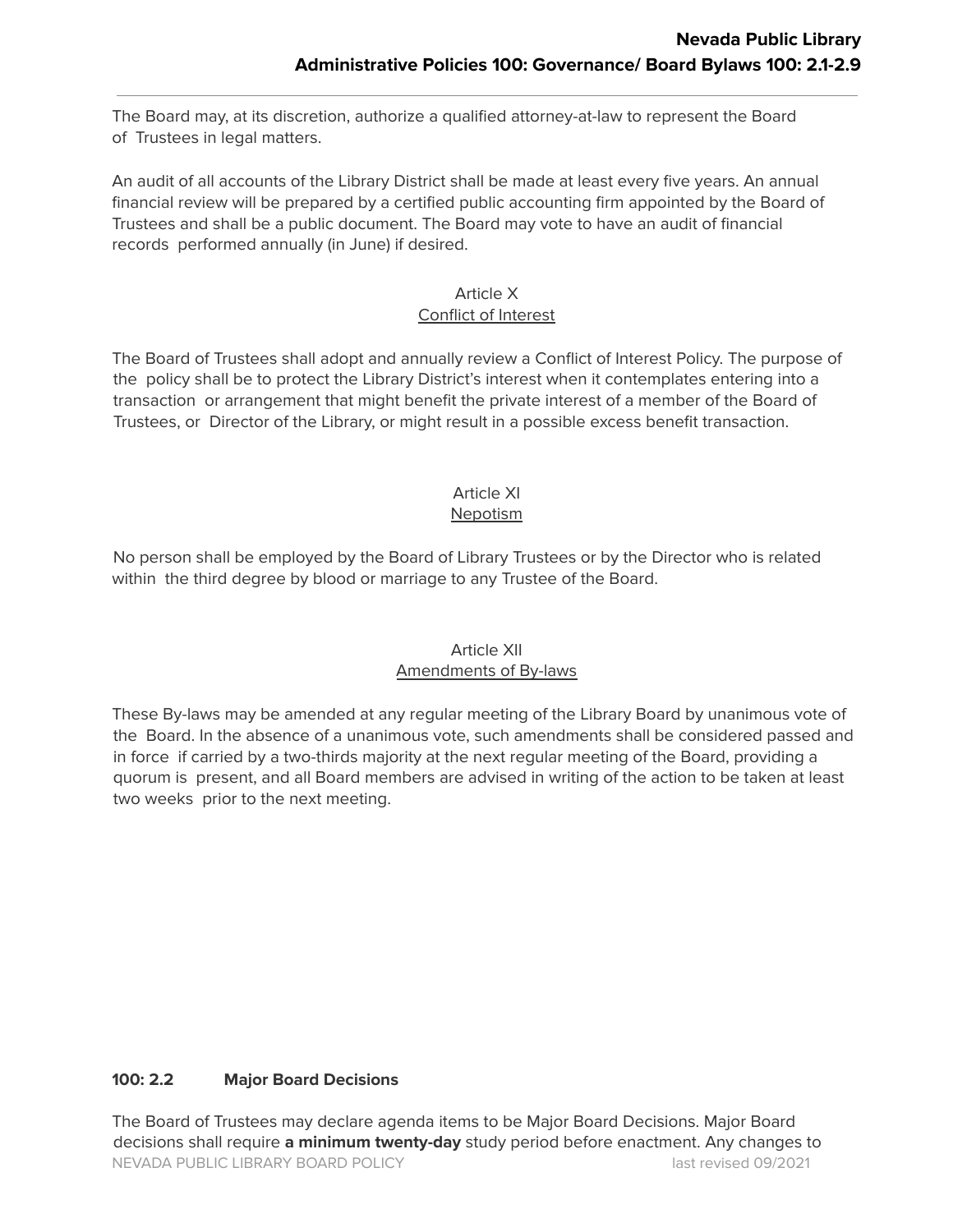Goals, Expansion and Physical Plant, By-laws of the Board, Collections Management Policy, are considered to be Major Board Decisions.

The Budget Document shall be developed over a period of months beginning no later than April of the calendar year preceding the fiscal year. Major public policy decisions related to the budget shall be presented to the Board and the resulting decisions incorporated into a document to be presented for final passage.

The Director or Board President may recommend that other policies, agreements or actions of the Library by their nature constitute a Major Board Decision.

Other decisions may be tabled as per Robert's Rules of Order upon a majority vote of those present.

# **100: 2.3 Order of Business**

The Order of Business of the Nevada Public Library Board shall be:

- ∙ Call to Order
- ∙ Roll Call
- ∙ Public Comments
- ∙ Minutes
- ∙ Reports
	- o Financial
	- o Director's
	- o Committee's
	- o Special Projects
- ∙ Activities at the Library
- ∙ Old Business
- ∙ New Business
- ∙ Adjournment

# **100: 2.4 Quorum of the Board**

The Quorum of the Board of Trustees shall consist of five members. If a quorum is not present, reports may be given but no agenda business shall be undertaken.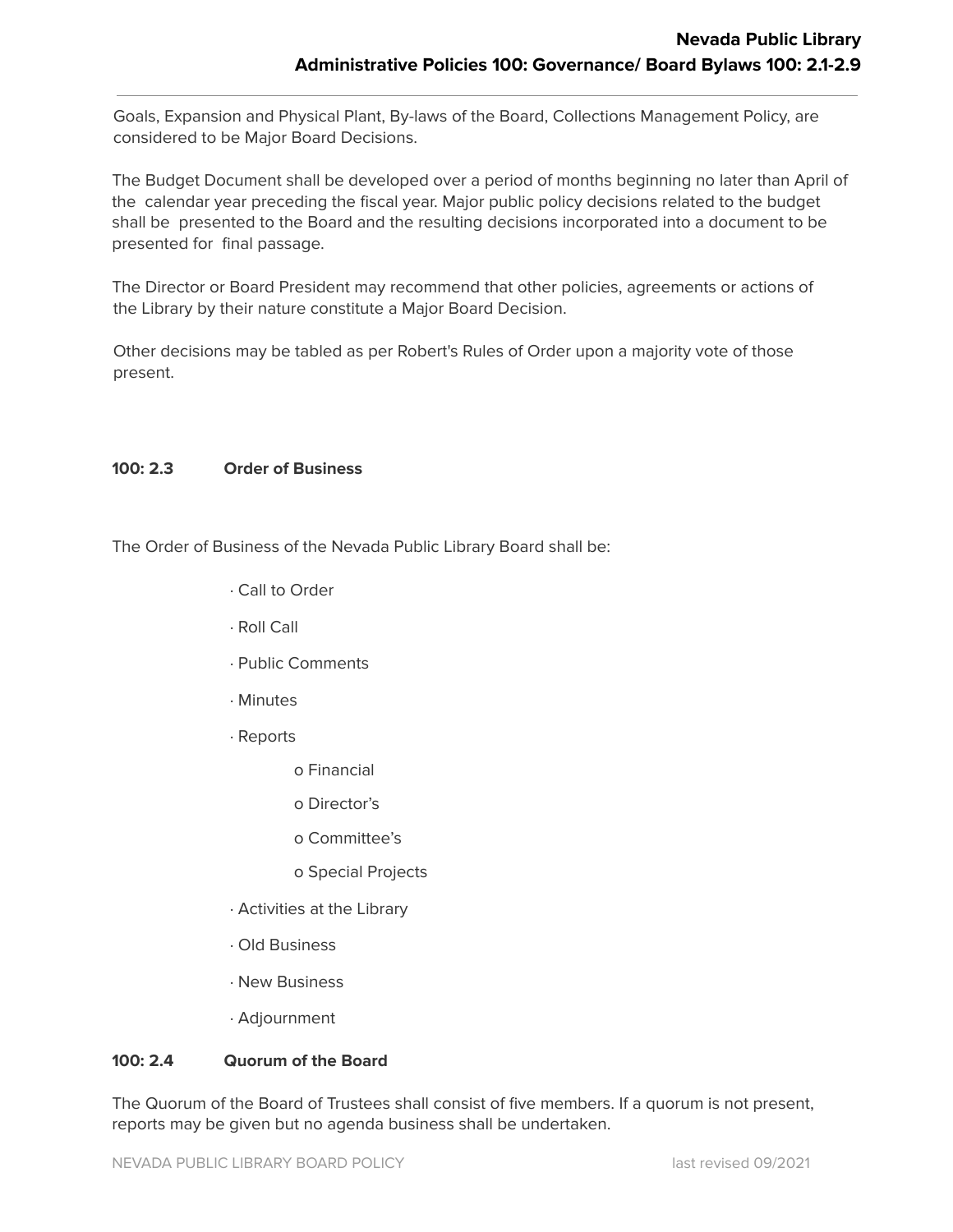#### **100: 2.5 Audience Participation, Board Meetings**

It is the policy of the Trustees of the Nevada Public Library to elicit input from customers and citizens of the Library District.

A period of up to fifteen minutes for general comments from customers and citizens shall be scheduled at the beginning of each Board Meeting. Each speaker will complete a comment form which will include the speaker's name, address, telephone number, e-mail address, group affiliation (if any), and a brief description of the topic the speaker wishes to address. If no customer or citizen forms are submitted at the beginning of the meeting, this period will be forfeited.

Upon conclusion of the Public Comment portion of the agenda, unless requested by one of the Trustees present at the Board meeting, comments on specific agenda items will not be accepted from the audience.

Any written correspondence to the Board should be made to the Director's attention at least twelve (12) days in advance of the next regularly scheduled Board meeting. Such correspondence shall be included in the reports and correspondence portion of the agenda. As a general rule, the Board will not respond to public comments at the time they are made. The Board may comment, take action or not take action with respect to a public comment at a future Board meeting, as it deems appropriate.

This policy does not pertain to employee grievances or citizen requests for reconsideration of library materials, both of which are addressed by other policies.

# **100: 2.6 Library Organizational Chart (see attached)**

**100. 2.**

#### **100: 2.10 ALA PUBLIC LIBRARY TRUSTEE ETHICS STATEMENT**

Official Statement from United for Libraries

Public library Trustees are accountable for the resources of the library as well as to see that the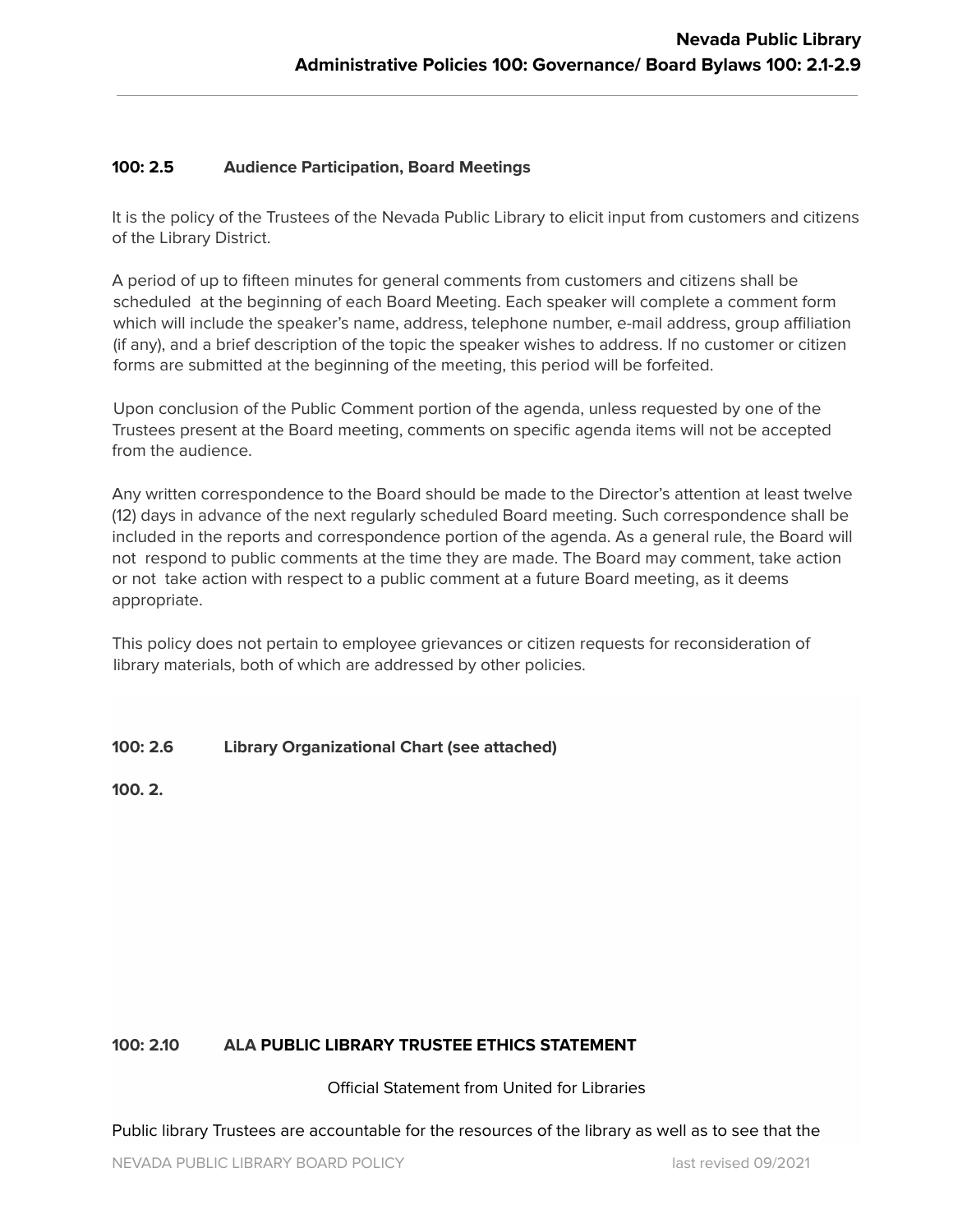library provides the best possible service to its community.

Every Trustee makes a personal commitment to contribute the time and energy to faithfully carry out his/her duties and responsibilities effectively and with absolute truth, honor and integrity.

• Trustees shall respect the opinions of their colleagues and not be critical or disrespectful when they disagree or oppose a viewpoint different than their own.

• Trustees shall comply with all the laws, rules and regulations that apply to them and to their Library.

• Trustees, in fulfilling their responsibilities, shall not be swayed by partisan interests, public pressure or fear of criticism.

• Trustees shall not engage in discrimination of any kind and shall uphold library patrons' rights to privacy in the use of library resources.

• Trustees must distinguish clearly in their actions and statements between their personal philosophies and attitudes and those of the library, acknowledging and supporting the formal position of the Board even if they disagree.

• Trustees must respect the confidential nature of library business and not disclose such information to anyone. Trustees must also be aware of and in compliance with Freedom of Information laws.

• Trustees must avoid situations in which personal interests might be served or financial benefits gained as a result of their position or access to privileged library information, for either themselves or others.

• A Trustee shall immediately disqualify him/herself whenever the appearance of or a conflict of interest exists.

• Trustees shall not use their position to gain unwarranted privileges or advantages for themselves or others from the library or from those who do business with the library.

• Trustees shall not interfere with the management responsibilities of the director or the supervision of library staff.

• Trustees shall support the efforts of librarians in resisting censorship of library materials by groups or individuals.

#### **100: 2.8 Missouri Library Standards Trustee/ Director Responsibilities** (see attached)